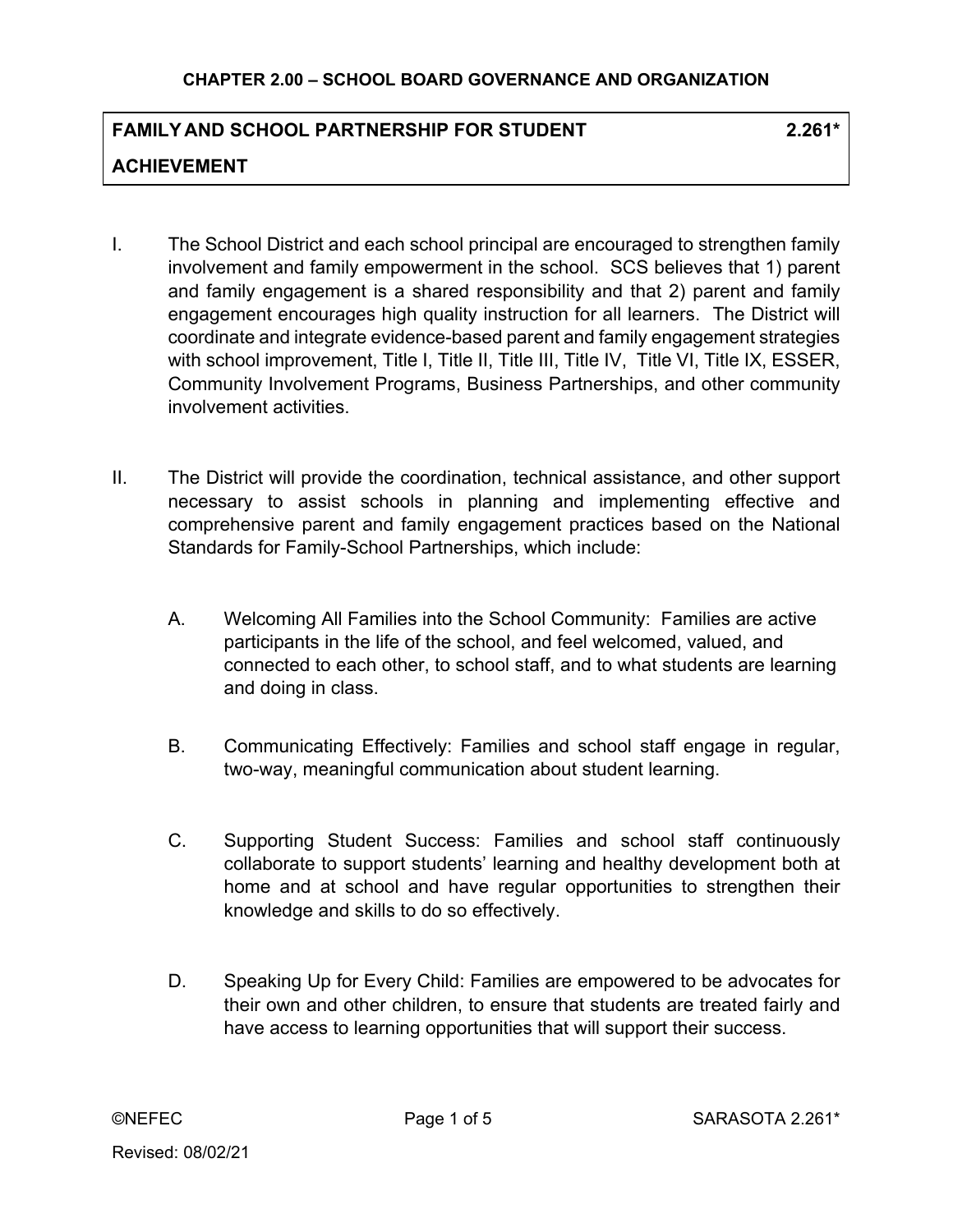- E. Sharing Power: Families and school staff are equal partners in decisions that affect children and families and together inform, influence, and create policies, practices, and programs.
- F. Collaborating with Community: Families and school staff collaborate with community members to connect students, families, and staff to expanded learning opportunities, community services, and civic participation.
- III. The District will communicate parental choices and responsibilities to parents and develop procedures for a parent to learn about parental involvement, rights and responsibilities. The district will provide accurate and timely information regarding parent and family opportunities, choices, rights, procedures, and responsibilities, including:
	- A. Opting the minor child from any portion of the school district's comprehensive health education required under section 1003.42, F.S.;
	- B. Sharing information about school choice options, including controlled open enrollment;
	- C. Exemptions for immunization requirements;
	- D. Reviewing statewide, standardized assessment results;
	- E. Enrollment in gifted or special education programs;
	- F. Inspecting instructional materials and how to object to instructional materials based on their religious or moral beliefs that the material is harmful;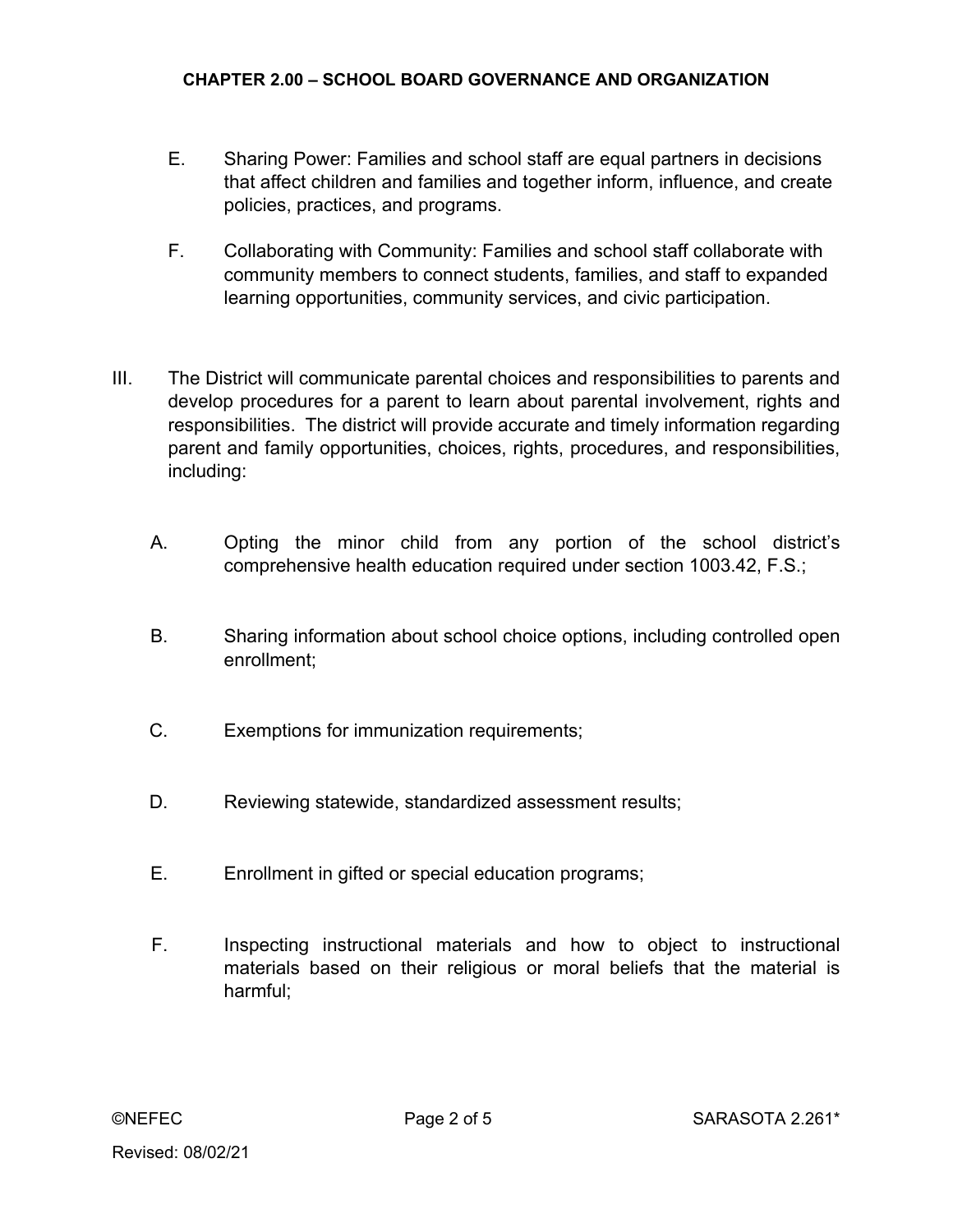- G. Accessing information about the district's student progression plan, including policies for promotion, retention and graduation;
- H. Receiving a school report card and being informed of attendance requirements;
- I. Accessing information about the state education system, report card requirements, state standards, attendance requirements and instructional materials requirements;
- J. Participating in parent-teacher associations and organizations;
- K. Opting out of any district-level data collection effort not required by law;
- L. To learn about the nature and purpose of clubs and activities offered at the minor child's school.
- IV. The District recognizes the fundamental right of parents, as defined by law, to direct the upbringing, education, and care of their minor children. Important information relating to a minor child should not be withheld, either inadvertently or purposefully, from the parent, including information relating to the minor child's health, well-being, and education, while the minor child is in the custody of the school district. Parents have the right to access and review all school records related to the minor child including but not limited to the right to access school safety and discipline incidents as reported pursuant to section 1006.07(7) and (9), F.S.
- V. Upon a parent's direct written request to the Superintendent for any of the information required under section 1014.05, the Superintendent has ten (10) days to provide the information. The parent has the right to appeal directly to the school board if the Superintendent fails to respond or provide the information within ten (10) days. The School Board must hear the appeal at its next public meeting, in accordance with meeting notice requirements.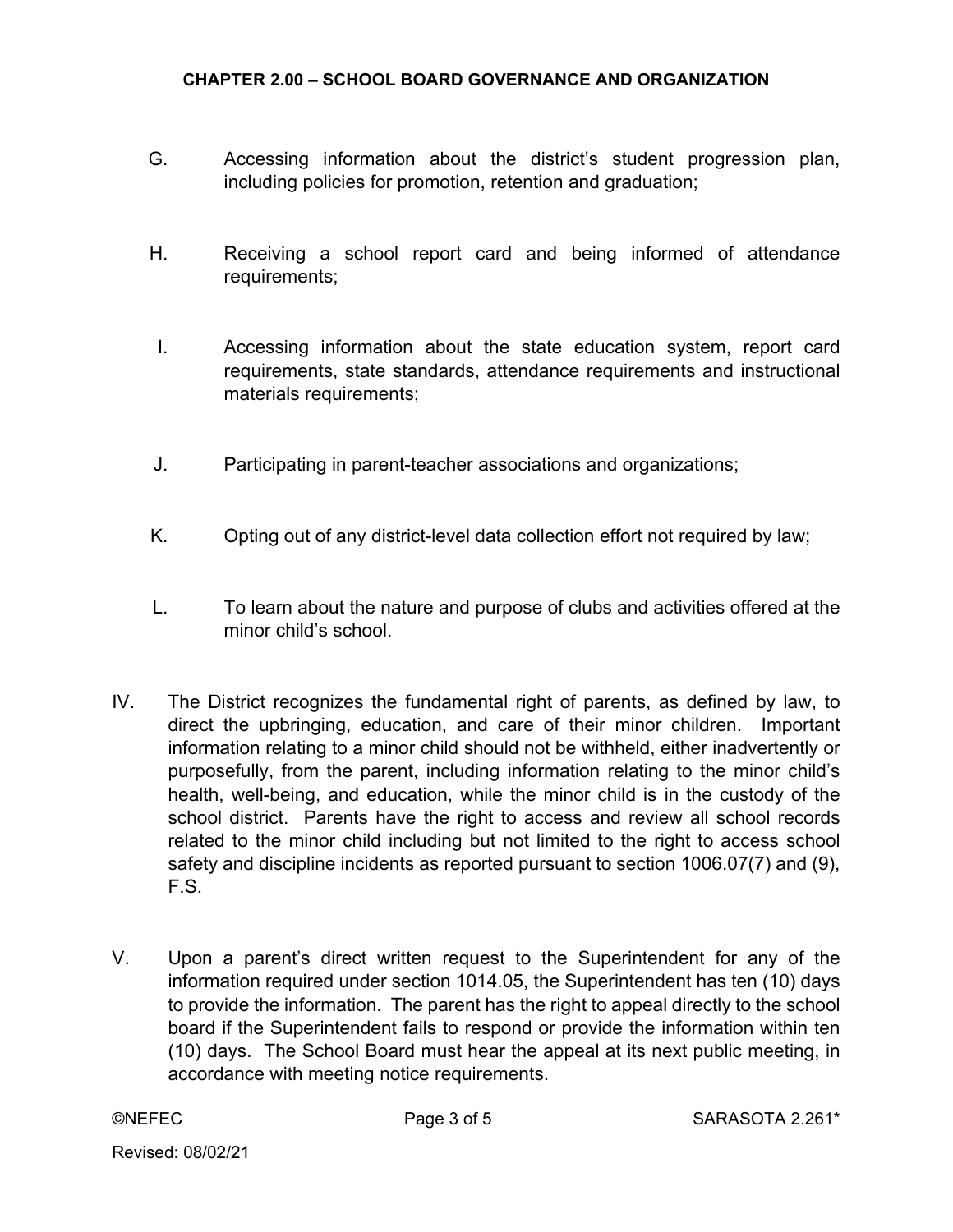- VI. The District shall develop and distribute a parent guide to successful student achievement. The guide shall contain information that parents need to know about their child's educational progress and how parents can help their child's success in school by improving parent and teacher cooperation in such areas as homework, school attendance and discipline.
- VII. The District will provide professional development opportunities that focus on educating school personnel, with the assistance of families, in the value and utility of the contributions of families, strategies to increase family engagement, improve school-family communication, and build ties with parents and the community.
- VIII. The district will conduct, with the involvement of parents, an annual evaluation of the content and effectiveness of this policy.
	- A. To determine the effectiveness in increasing parent and family engagement;
	- B. To identify barriers to greater parent participation; and
	- C. To report the findings to the State Board of Education.
- IX. The District will use the findings of the evaluation to design strategies to improve effective family engagement, to remove possible barriers to parent participation, and to revise its parent and family engagement policies.